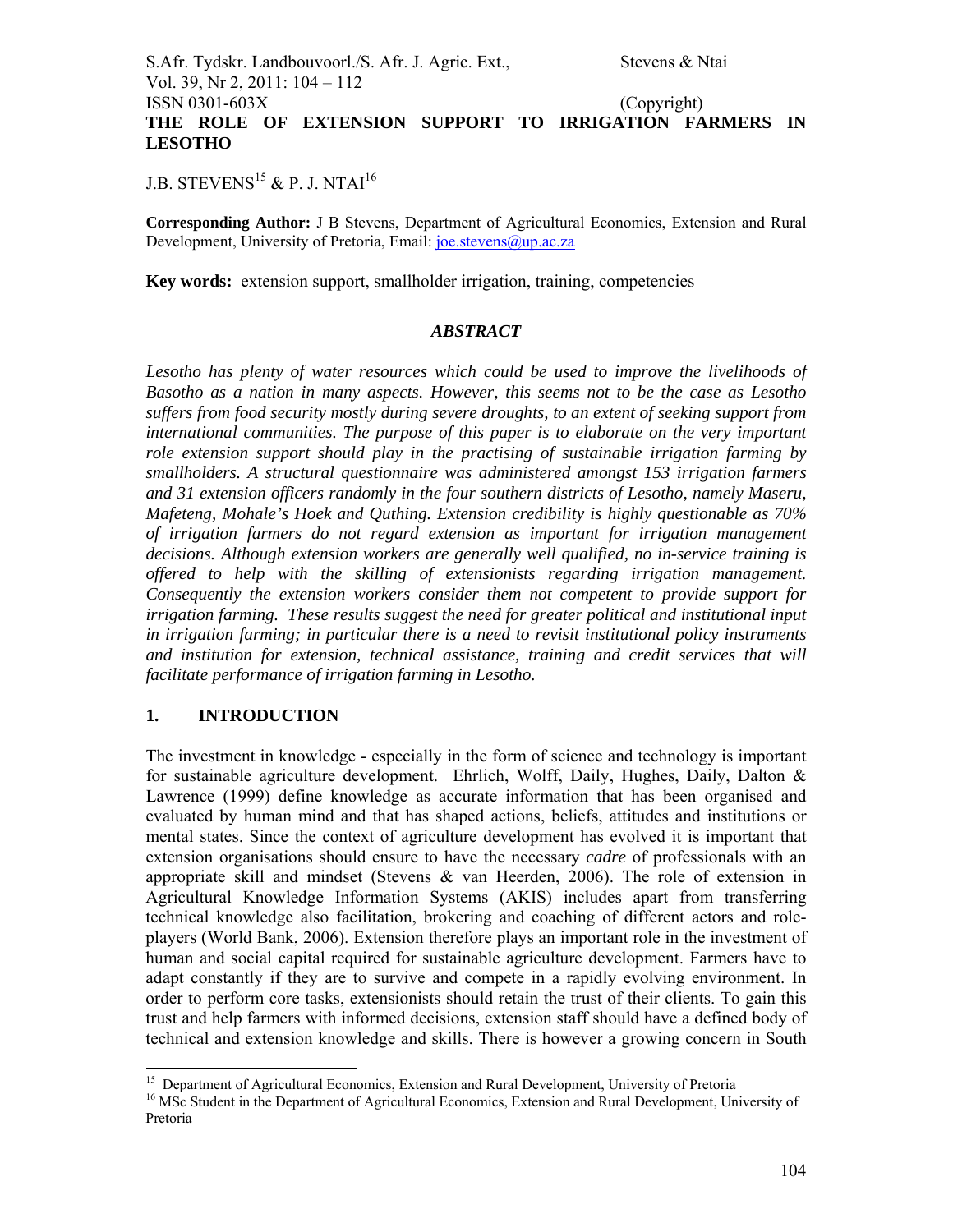S.Afr. Tydskr. Landbouvoorl./S. Afr. J. Agric. Ext., Stevens & Ntai Vol. 39, Nr 2, 2011: 104 – 112  $\text{ISSN } 0301 - 603X$  (Copyright) Africa that the role played by extension is not in line with the demand of the clients (Stevens, 2006).

This paper reflects on the role of extension in the provision of support to irrigation smallholders in Lesotho as perceived by smallholder irrigation farmers and extension staff from the Ministry of Agriculture in Lesotho. It further provides a brief overview of the implications these findings have on sustainable irrigation development in Lesotho.

# **2. RESEARCH METHODOLOGY**

The study was conducted in the four major irrigation schemes of Lesotho namely Maseru, Mafeteng, Mohaleshoek and Quthing. These irrigation schemes are situated in three major catchments of Lesotho namely:

- $\triangleright$  Senque catchment (Maseru and Outhing irrigation schemes): This catchment drains two thirds or 24 485 km<sup>2</sup> of the country. Four large dams occur in this catchment.
- $\triangleright$  Mohakara and Mkhaleng catchment areas (Mohaleshoek and Mafeteng irrigation schemes): These catchment areas are approximately 9 801  $\text{km}^2$  in size.

The selection of the survey areas are representative of typical situation that exist on small scale irrigation schemes in Lesotho. 153 smallholder irrigation farmers from these four irrigation schemes were identified by random sampling through information of farmer names provided by extension staff from the Ministry of Agriculture of Lesotho. The majority of the farmers (75%) are males, with 71% full time farmers mainly farming for food security reasons. Data was collected through the use of a structured questionnaire and face-to-face interviews with farmers and key informants. Thirty two extension staff members serving these four areas were interviewed using a separate structured questionnaire. This assessment was used to determine their technical competency, knowledge and training needs with regard to irrigation management. The majority (77%) of the extension staff interviewed was males. Descriptive statistics were used to analyse and compare the responses of farmers and extension staff by using the Statistical Analysis System Version 8.2 (SAS).

## **3. OVERVIEW OF FINDINGS**

The first part of the discussion of the research findings reflects the perceived role and competency of the extension staff by smallholder irrigation farmers. The second part portrays an overview of perceptions of extension staff regarding their own competency and ability to serve smallholder irrigation farmers in order to attain sustainable irrigation agriculture development and secure food production in Lesotho.

## **3.1 Perceived competence and knowledge of extension staff as reflected by smallholders**

Irrigation has played a key role in producing food (FAO, 1986). It does not only raises the yields of specific crops, but also prolongs the effective crop-growing season through the permitting of multiple cropping (two or three crops per annum). However with the security provided by irrigation, additional inputs are required to intensify production further (disease and pest control, fertiliser management, improved varieties and appropriate seedbed preparation). The role of extension in the context of smallholder irrigation development embraces not only the transfer of technical knowledge but also to support farmers in the mobilising of farmer groups and networking with all role-players involved in the agricultural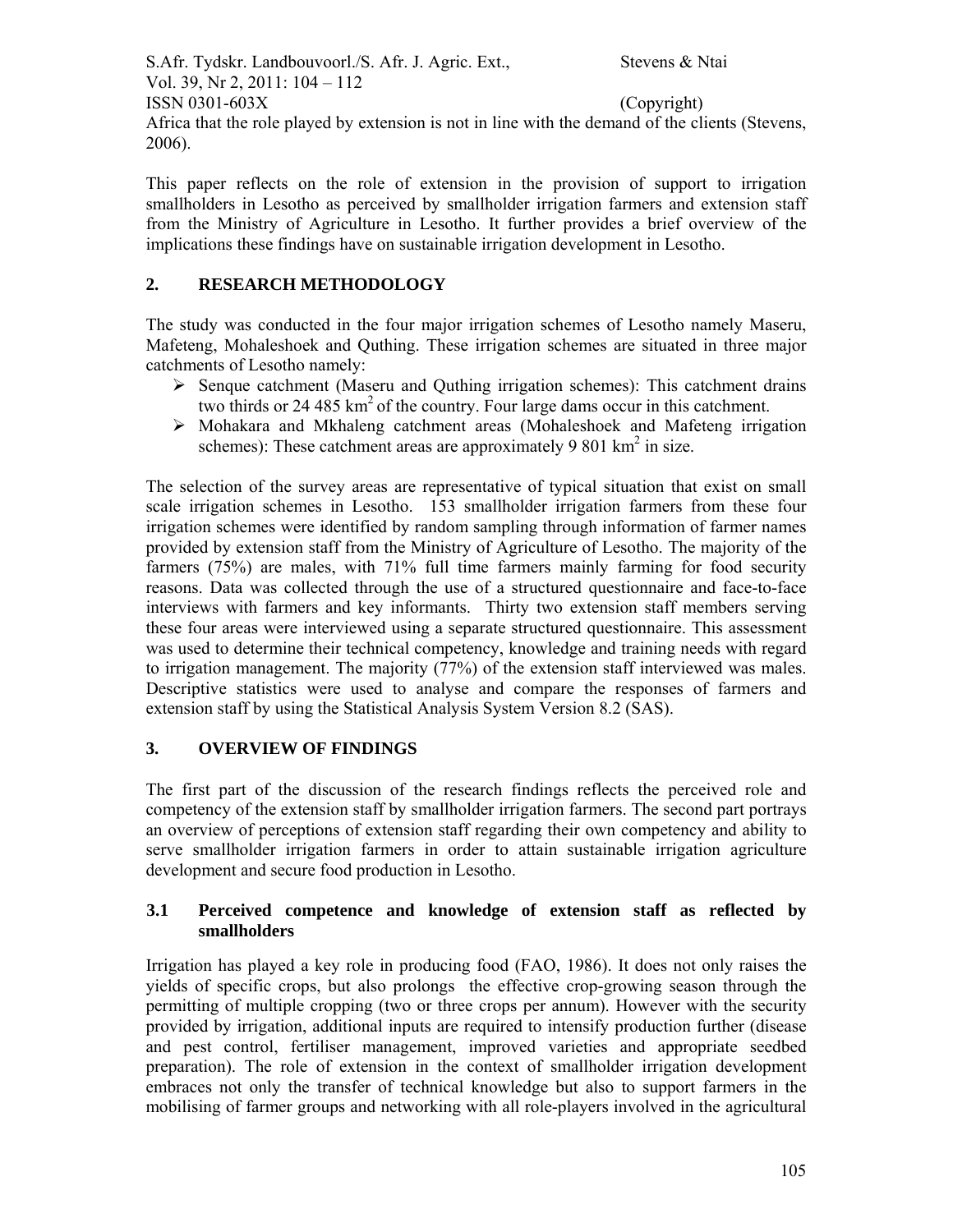S.Afr. Tydskr. Landbouvoorl./S. Afr. J. Agric. Ext., Stevens & Ntai Vol. 39, Nr 2, 2011: 104 – 112  $\text{ISSN } 0301 - 603X$  (Copyright) innovation system. Therefore it is of critical importance to identify the perceived technical and extension competence and knowledge of extensionists as reflected by smallholder irrigation farmers in Lesotho.

### *Perceived technical knowledge and competence*

Smallholder farmers were asked to indicate on a 5-point Likert scale the importance of extension support regarding certain technical aspects like crop selection, fertiliser recommendations, irrigation water management and the support in mobilising and facilitating of farmer groups, with  $l = not$  important and  $5 = very$  important.



**Figure 1: Technical and extension knowledge of extension staff as perceived by smallholder irrigation farmers (N=153)**

Figure 1 illustrates that smallholders in general do not perceive the technical knowledge and competence of extension staff as important for decision making on the farm. The only irrigation scheme where farmers were relatively satisfied with the technical knowledge of the extensionists was Quthing where the extension workers portrayed adequate technical knowledge to share with farmers. Smallholder irrigation farmers in Lesotho indicate that they often seek advice regarding the selection of appropriate crops, fertiliser management and marketing from their fellow farmers in the Republic of South Africa.

On a question who farmers consult when they need to take irrigation management decisions on the farm, 53% of the respondents indicated that they acquire irrigation information from fellow farmers, while 34% of farmers get support from private companies where they buy irrigation equipment (Figure 2). Only 2% of farmers indicated that they receive technical support from extensionists, which correspond with findings by Dűvel and Williams (2005).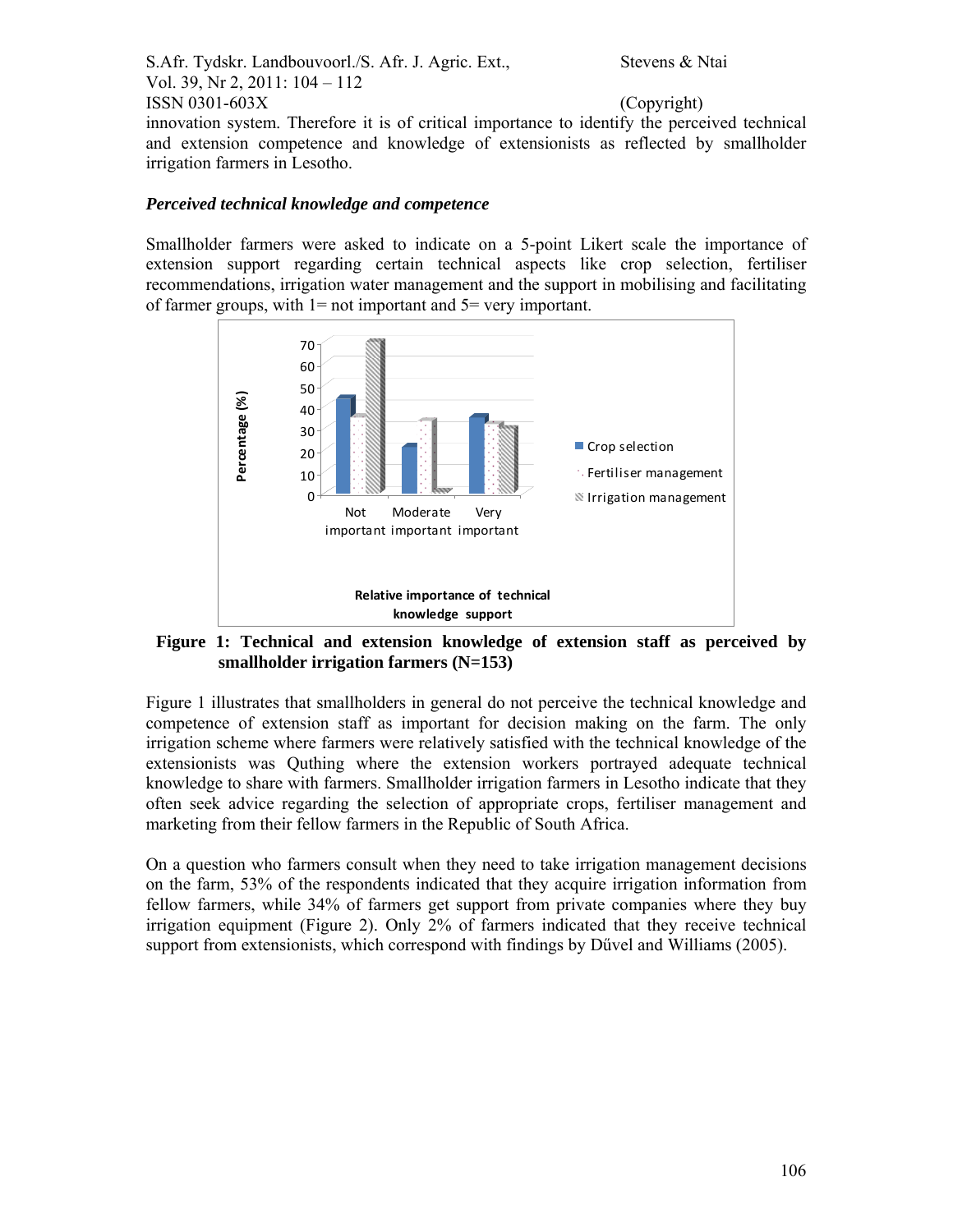S.Afr. Tydskr. Landbouvoorl./S. Afr. J. Agric. Ext., Stevens & Ntai Vol. 39, Nr 2, 2011: 104 – 112 ISSN 0301-603X (Copyright)



## **Figure 2: Frequency distribution of information sources used for irrigation farming by smallholder irrigation farmers (N=153)**

These findings illustrate that the technical competence of extension staff is perceived to be inadequate, and therefore also impact on the credibility of extension in these irrigation areas.

# *Contact between smallholders and extension*

Table 1 illustrates that 89.7% of farmers indicated that they meet once a year with extensionists. They indicated that extension officers usually meet them during the preparations for the national agricultural shows which are held once a year. More regular contact between extension and farmers is required for effective technology transfer and agricultural development. These findings should raise huge concerns amongst extension managers and their staff within the Ministry of Agriculture.

## **Table 1: Frequency distribution of contact between farmers and extension staff (N=146)**

| <b>DISTRICTS</b>              | Once a<br>fortnight |               | Once a<br>month |               | <b>Twice a</b><br>month |               | Once a<br>vear |               | Ad hoc   |               | <b>Total</b> |                |
|-------------------------------|---------------------|---------------|-----------------|---------------|-------------------------|---------------|----------------|---------------|----------|---------------|--------------|----------------|
|                               | n                   | $\frac{6}{6}$ | $\mathbf n$     | $\frac{6}{6}$ | $\mathbf n$             | $\frac{0}{0}$ | n              | $\frac{0}{0}$ | n        | $\frac{0}{0}$ | N            | $\frac{0}{0}$  |
| <b>MASERU</b>                 | 3                   | 8.33          | 1               | 2.77          | 3                       | 8.33          | 26             | 72.22         | 3        | 8.33          | 36           | 25             |
| <b>MAFETENG</b>               | $\Omega$            | $\theta$      | $\theta$        | $\Omega$      | $\theta$                | $\theta$      | 34             | 97.14         |          | 2.85          | 35           | 24             |
| <b>MOHALES</b><br><b>HOEK</b> | $\Omega$            | $\theta$      | $\theta$        | $\theta$      |                         | 2.70          | 36             | 97.29         | $\theta$ | $\theta$      | 37           | 25             |
| <b>QUTHING</b>                | $\overline{2}$      | 5.26          | $\Omega$        | $\Omega$      |                         | 2.63          | 35             | 92.10         | $\theta$ | $\theta$      | 38           | 26             |
| <b>TOTAL</b>                  | 5                   | 3.42          | 1               | 0.68          | 5                       | 3.42          | 131            | 89.7          | 4        | 2.74          | 146          | 10<br>$\bf{0}$ |

*Perceived role of extension in the formation of farmer groups*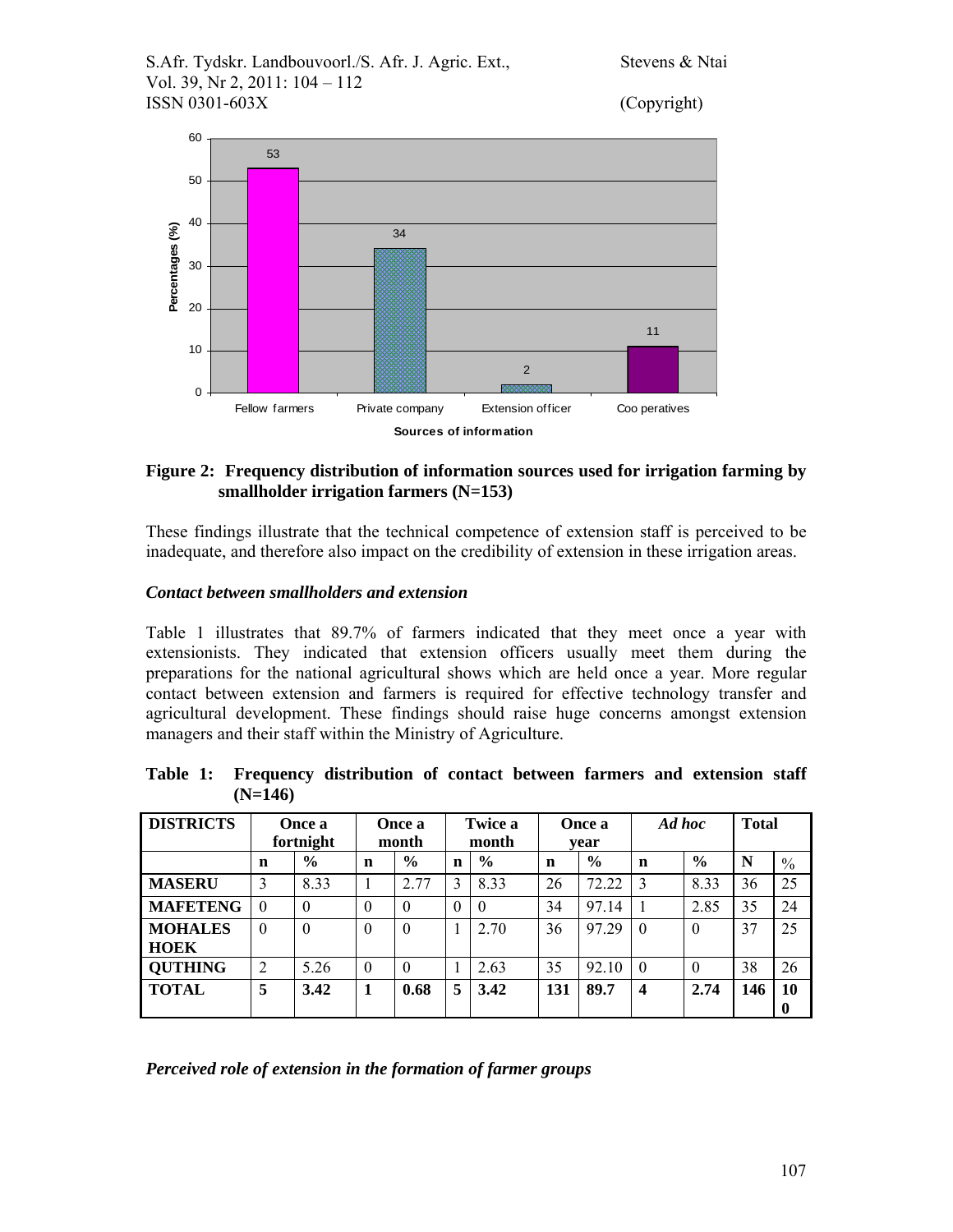Farmer groups are one of the most appropriate ways in which farmers learn and distribute new innovations. Kelley (1995) and Black (2000) indicate that group activities are usually seen as important to give people an opportunity to participate in planning and implementing of action plans for farmer groups, and to take ownership for decisions. According to Colliver (2001), one thing that will produce faster evolution of sustainable farming systems is a better flow of ideas and information in which farmer groups can play an important role. Stevens (2006) notes that farmer groups have proven to be an effective way of sharing information and knowledge between farmers. 93% of the farmers indicate that they do not belong to any farmers associations or groups (Table 2).

|  |           |  | Table 2: Frequency distribution of respondents belonging to farmer associations |  |  |
|--|-----------|--|---------------------------------------------------------------------------------|--|--|
|  | $(N=134)$ |  |                                                                                 |  |  |

| <b>DISTRICTS</b>    | Member of a  |               |              | Not a member of a | <b>Total</b> |               |
|---------------------|--------------|---------------|--------------|-------------------|--------------|---------------|
|                     | farmer group |               | farmer group |                   |              |               |
|                     | n            | $\frac{6}{9}$ | n            | $\frac{6}{6}$     | N            | $\frac{6}{6}$ |
| <b>MASERU</b>       | 4            | 13.79         | 25           | 86.20             | 29           | 21.64         |
| <b>MAFETENG</b>     |              |               | 33           | 100.00            | 33           | 24.63         |
| <b>MOHALE'SHOEK</b> |              | 15.15         | 28           | 84.85             | 33           | 24.63         |
| <b>QUTHING</b>      |              | 2.56          | 38           | 97.44             | 39           | 29.10         |
| <b>TOTAL</b>        | 10           | 7.46          | 124          | 92.54             | 134          | 100           |

On a question how knowledgeable the extensionists are regarded the guiding of farmers to form farmer groups; 86% of farmers indicate that extensionists have never encouraged them to form any farmer group. Therefore respondents in general perceive extensionists to have inadequate knowledge in this regard (Table 3).

|  | Table 3: Perceived knowledge of extension officer in forming farmer groups (N=142) |  |  |  |
|--|------------------------------------------------------------------------------------|--|--|--|
|  |                                                                                    |  |  |  |

| <b>DISTRICTS</b>   | Poor |               | <b>Moderate</b> |               | Good |               | <b>Total</b> |               |
|--------------------|------|---------------|-----------------|---------------|------|---------------|--------------|---------------|
|                    | n    | $\frac{6}{9}$ | n               | $\frac{6}{9}$ | n    | $\frac{6}{9}$ | N            | $\frac{6}{6}$ |
| <b>MASERU</b>      | 19   | 63.33         | 8               | 26.67         |      | 10.00         | 30           | 21.13         |
| <b>MAFETENG</b>    | 36   | 100.00        |                 | 0             | 0    |               | 36           | 25.35         |
| <b>MOHALESHOEK</b> | 33   | 86.84         | $\overline{2}$  | 5.26          |      | 7.89          | 38           | 26.76         |
| <b>OUTHING</b>     | 34   | 89.47         | $\mathbf 3$     | 7.89          |      | 2.63          | 38           | 26.76         |
| <b>TOTAL</b>       | 122  | 85.92         | 13              | 9.15          | 7    | 4.93          | 142          | 100           |

Further findings illustrate that most extensionists have less than five years experience in extension and therefore the necessity for mentorship and in-service training is of utmost importance. Since only 6% of the extensionists have acquired training in agricultural extension also explain the possible reason why they are not playing or prepared to play a prominent role in the mobilising and functioning of farmer groups.

# *Perceived constraints that impact on extension delivery*

From the farmers' point of view, there are numerous constraints surrounding the delivering of efficient extension services (Table 4). 60% of farmers complained that most extensionists are not able to help them with technical aspects such as measuring of the fields and minor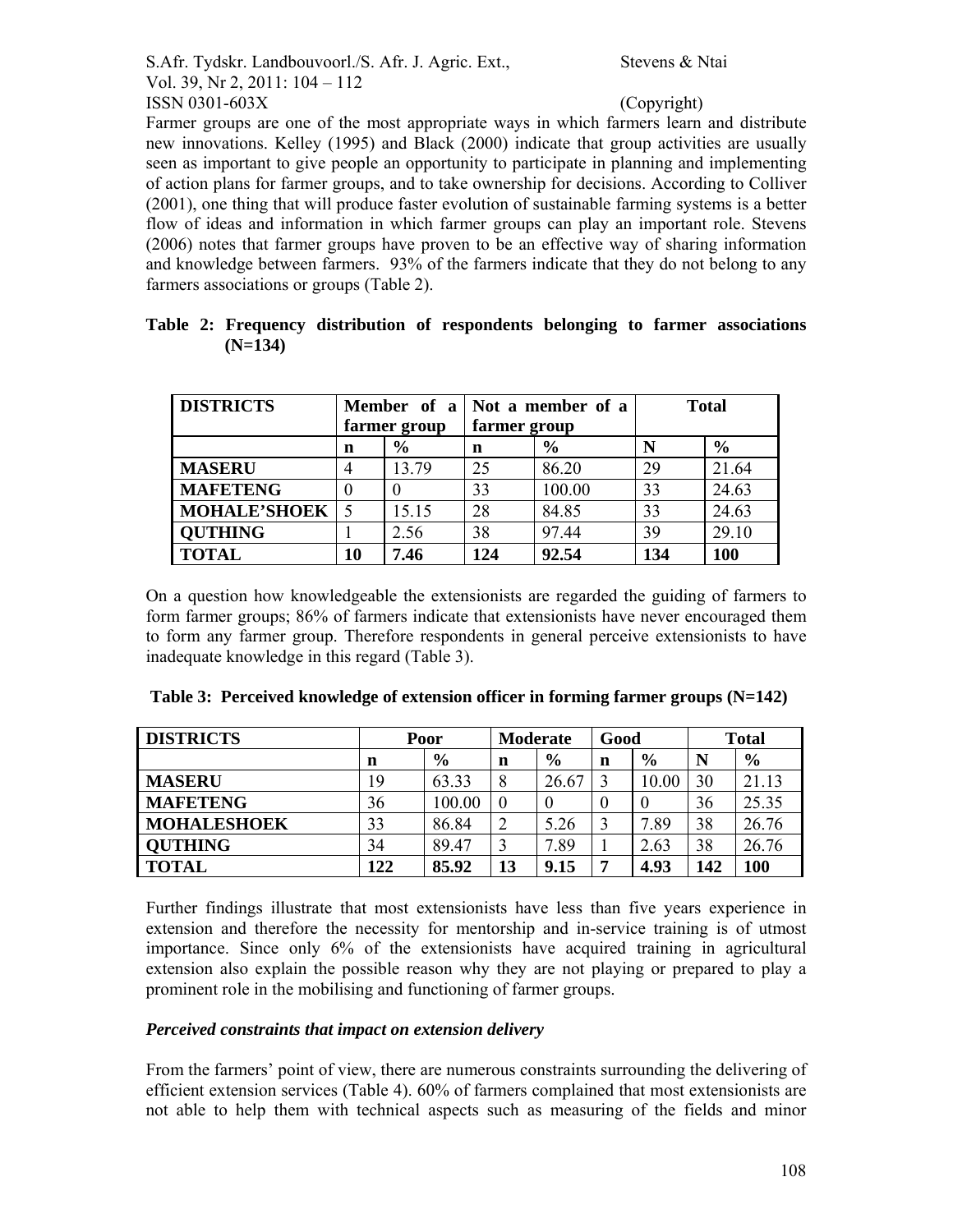S.Afr. Tydskr. Landbouvoorl./S. Afr. J. Agric. Ext., Stevens & Ntai Vol. 39, Nr 2, 2011: 104 – 112  $\text{ISSN } 0301 - 603X$  (Copyright)

irrigation advice on irrigation equipment. They indicated that extensionists lack basic irrigation management knowledge and are appointed mainly because of political influence from the top management in the Ministry of Agriculture. 30% of the respondents indicate that irrigation engineers are not available to assist them with irrigation planning and design. Farmers complained that in general poor linkages existing between extension, research and the farmers (22%) and as such, coordination is very poor. Farmers also perceived that some extensionists have a negative attitude towards fixing problems experienced in irrigation management.

### **Table 4: Perceived constraints that impact on extension delivery as perceived by smallholders (N=153)**

| Constraints perceived in extension service delivering | Percentages $(\% )$ |
|-------------------------------------------------------|---------------------|
| Incompetence (technical knowledge)                    | 60                  |
| No irrigation engineers available                     | 30                  |
| Poor linkages between research and extension          | 22                  |
| Office oriented/lack of practical experience          | 18                  |
| Poor training through institutions (colleges)         |                     |
| No evaluation of work                                 |                     |
| No follow-up from superior                            |                     |
| Negative attitude towards irrigation management       |                     |

### **3.2 Perceived competence and ability to serve smallholders as reflected by extension staff**

The performance in organisational settings appears to be a function of at least three important variables namely: abilities and competency, motivation levels and role perceptions. This part of the discussion focuses on the profile of the extension workers and the perceived competencies of extensionists as rated by them.

## *Profile of the extension worker*

Marom and Blustein (1978) as cited by Bembridge *et al.* (1983) indicated that a number of character and personality traits should supplement training, since this influence the effectiveness of an extension worker. These include traits like sensitivity to people, ability to deal with the unexpected and uncertain situations, ability to improvise, creativity, initiative and foresight.

Extension workers are well trained in general agricultural (41%) and engineering (16%), with the minority any qualifications in extension  $(6%)$  and crop production  $(16%)$ . So although they are well qualified (certificate, diploma or degree in agriculture), they are not adequately qualified in agriculture extension and subject matter like irrigation management. This mainly because of the inadequate training they received before joining the extension service. On a question what specific extension approach or approaches they are implementing, not one of the 31 extension workers were able to reflect to either the Client Demand System or the Unified Extension System (UES) which are applied in the Ministry of Agriculture since 2001. These findings also confirm the findings of Mokone (2004) that very few extensionists have made effort to get involved in the programmed extension proposed by the Unified Extension System, but rather stick to the *ad hoc* and piecemeal extension approach they have used traditionally.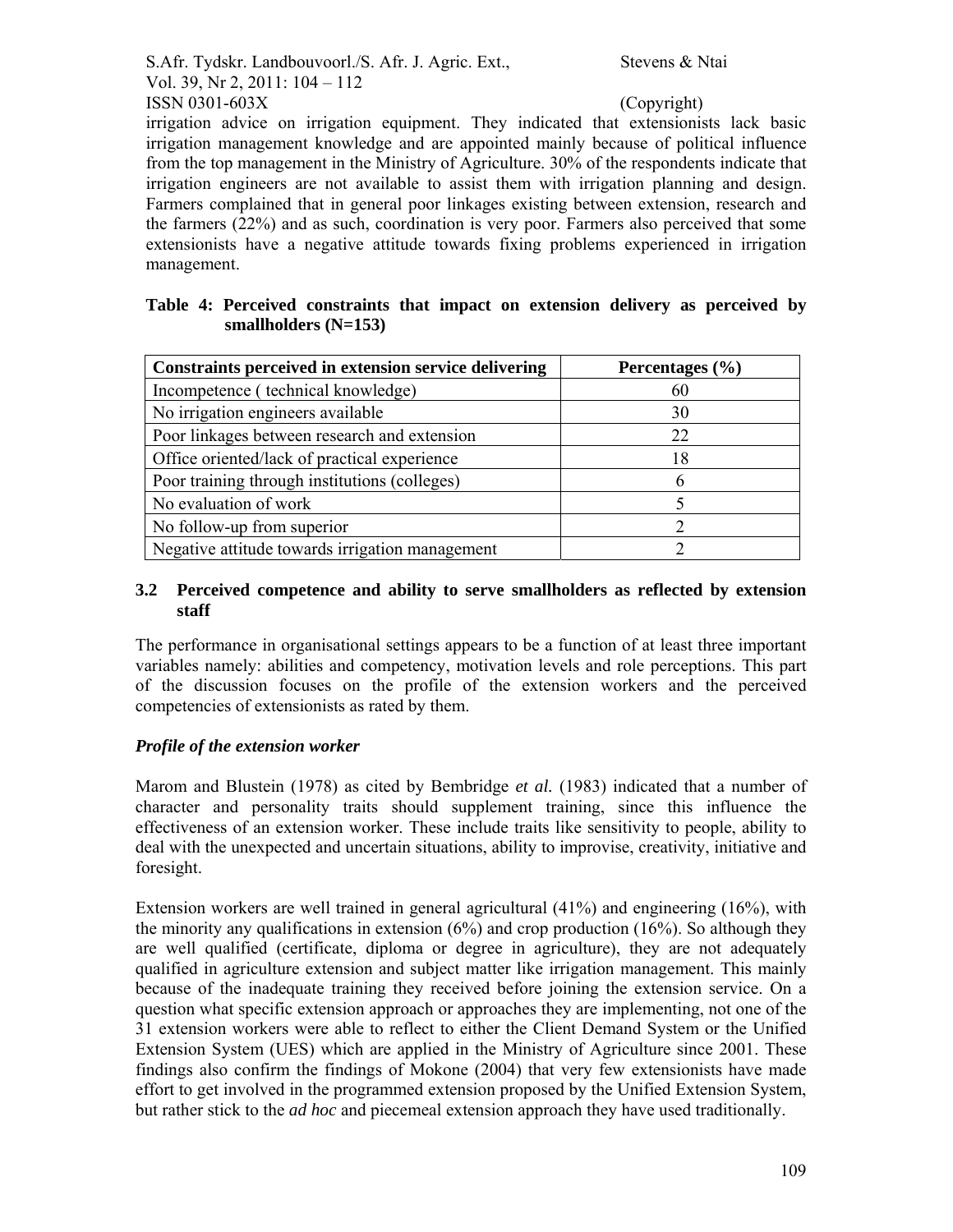### *Perceived constraints that impact on effective extension delivery*

78% of extension workers indicate that the main constraint that hinders them from efficient extension delivery is the lack of infrastructure and facilities. Vehicles allocated to them to perform field work are sometimes used for other purposes such as the transporting of directors to attend family matters.

Secondly the lack of appropriate in-service training is perceived by 44% of the respondents as a major constraint in equipping extension staff with the necessary skills and competency to serve irrigation farmers. In-service training should ensure that learning experiences help extension workers to acquire a proper understanding of the job and the skills to operate satisfactorily. It is a programme designed to strengthen the competencies of extension workers while they are on the job (Malone in Swanson, 1984). Since no in-service training is offered in subject matters like irrigation management and extension, the majority of extension workers consider themselves not to be competent to provide support for irrigation farming. Consequently extension workers lack the necessary skills and ability to supply sound practical advice to smallholder irrigation farmers and therefore cannot fulfil the objectives of the Ministry of Agriculture. These constraints together with motivational drivers such as dissatisfaction with salaries contribute to the general poor motivational status amongst extension staff.

## *Differential perceptions regarding the efficiency of extension delivery*

The majority of farmers are of the opinion that extensionists are not supporting them with decision-making on the farm. Farmers clearly indicated that the technical subject and extension support from extension staff is inadequate, while extension workers believe they are doing well in this regard with the exception of irrigation management and the ability to interpret agroclimatology. Table 5 illustrates the perception of extension staff using a three point semantic scale (1=poor; 3=good).

| <b>Subject matter</b>                     | Poor            | <b>Moderate</b> | Good   |
|-------------------------------------------|-----------------|-----------------|--------|
|                                           | $\mathcal{O}_0$ | $($ % $)$       | $(\%)$ |
| <b>Fertilizer management</b>              | 10.0            | 16.7            | 73.3   |
| Crop management                           | 29.1            |                 | 70.9   |
| <b>Weed management</b>                    | 19.4            |                 | 80.6   |
| <b>Interpretation of agro climatology</b> | 774             |                 | 22.6   |
| data                                      |                 |                 |        |
| <b>Irrigation management</b>              |                 | Q 7             |        |

|          | Table 5: Perceived satisfaction regarding technical subject matter support provided |  |  |  |
|----------|-------------------------------------------------------------------------------------|--|--|--|
| $(N=31)$ |                                                                                     |  |  |  |

The majority of extensionists (68%) believe they are adequately equipped regarding their knowledge and skills in agricultural extension.

### *Perceived challenges for irrigation management*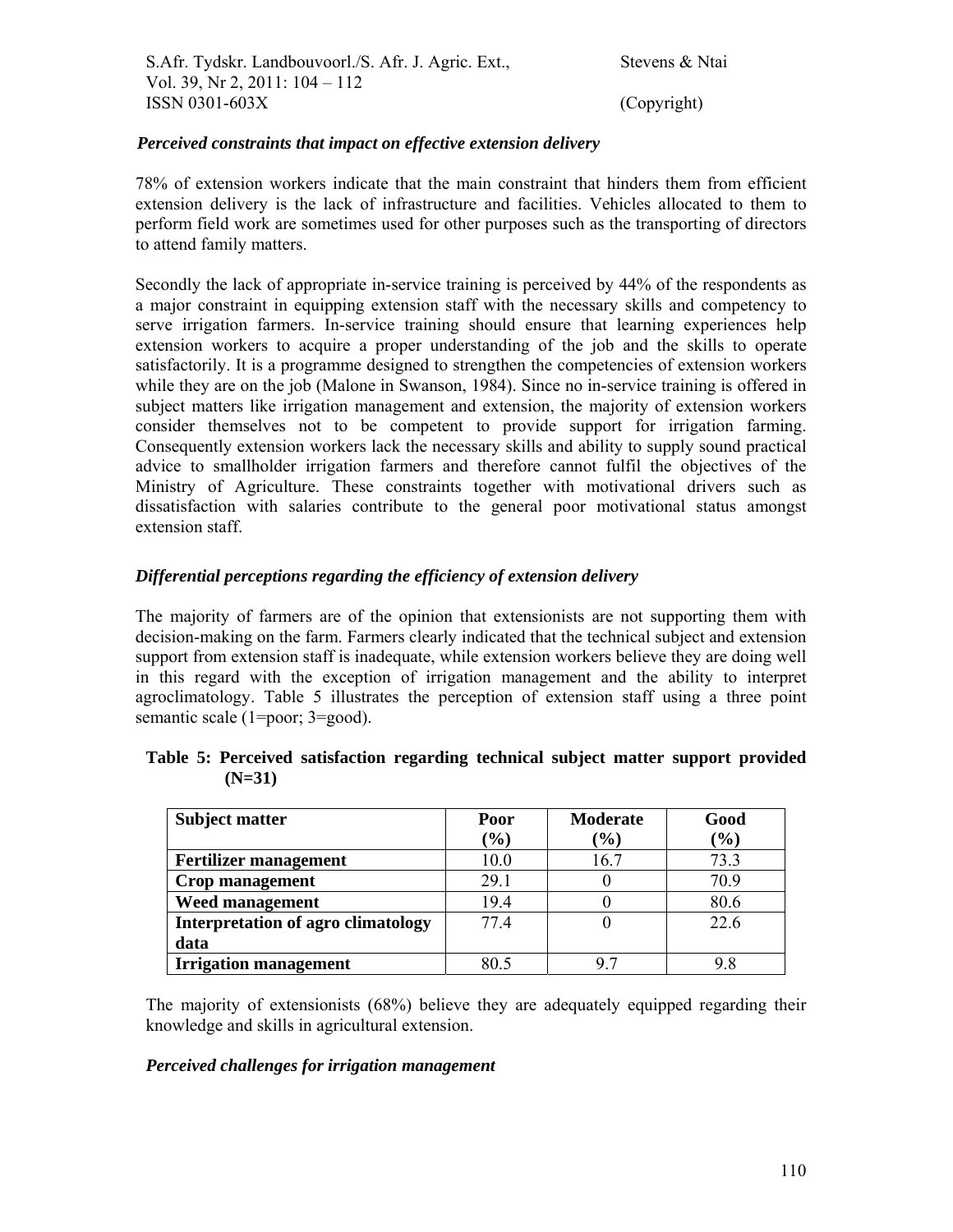S.Afr. Tydskr. Landbouvoorl./S. Afr. J. Agric. Ext., Stevens & Ntai Vol. 39, Nr 2, 2011: 104 – 112  $\text{ISSN } 0301 - 603X$  (Copyright)

The extension staff rate the general irrigation performance of smallholder irrigation farmers as poor with major constraints perceived as access to the financial support (50%) and an inappropriate land tenure system (28%). Many farmers indicated that they rent land based on very informal contracts with the landlords. Extension staff is also of opinion that the majority of smallholders are very dependent on government and donor subsidies. These constraints, together with the fact that only 5% farmers and 3% extensionists received any training in aspects of irrigation management contribute to a situation where many smallholders are producing far below the potential of the respective irrigation areas in Lesotho. 75% of the respondents are of opinion that if these issues could be addressed, irrigation efficiency and water use efficiency will improve.

# **4. CONCLUSIONS AND RECOMMENDATIONS**

The credibility and competence of extensionists is highly questionable in many aspects of farming operations. It is recommended that Agricultural Extension and Research organisations should form very strong linkages in the country in order to help guide farmers to attain their goals and objectives. Greater political and institutional support is recommended to enhance irrigation development in Lesotho. There is a need to design and develop alternative policy instruments and institutions for extension, technical assistance, training and credit service.

Effective training of both extensionists and farmers should receive the highest priority to improve irrigation performance in Lesotho. This priority is highly accentuated with the low percentage of farmers and extensionists recorded that actually receive training and the related absence of training courses being presented by colleges and universities. Smallholders and extensionists need to understand the basic principles regarding the biological functioning of plants and to gain the necessary insight into the complexity of soil-plant-atmosphere systems management skills before entering into complex irrigation farming system. These findings show very similar tendencies identified in a study conducted in South Africa where very few of the tertiary organisations present courses that prepare extensionists appropriately for the extension tasks they have to perform on the irrigation schemes (Stevens & van Heerden, 2007).

According to the findings, very few farmer associations or groups exist in Lesotho. It is therefore recommended that extensionists should be properly trained on aspects of mobilising of farmer groups so that farm communities are encouraged to form associations. Extension services are without doubt very important and therefore it is important that the country develop agricultural extension institutions with competent staff to address the challenges of farmers.

The security of land use rights and improved land tenure systems for land users is absolutely essential for sustainable agriculture development in Lesotho.

# **ACKNOWLEDGEMENTS**

The authors wish to express their thanks to the following people: Water Research Commission, smallholder irrigation farmers of Lesotho and the extension staff of the Ministry of Agriculture in Lesotho.